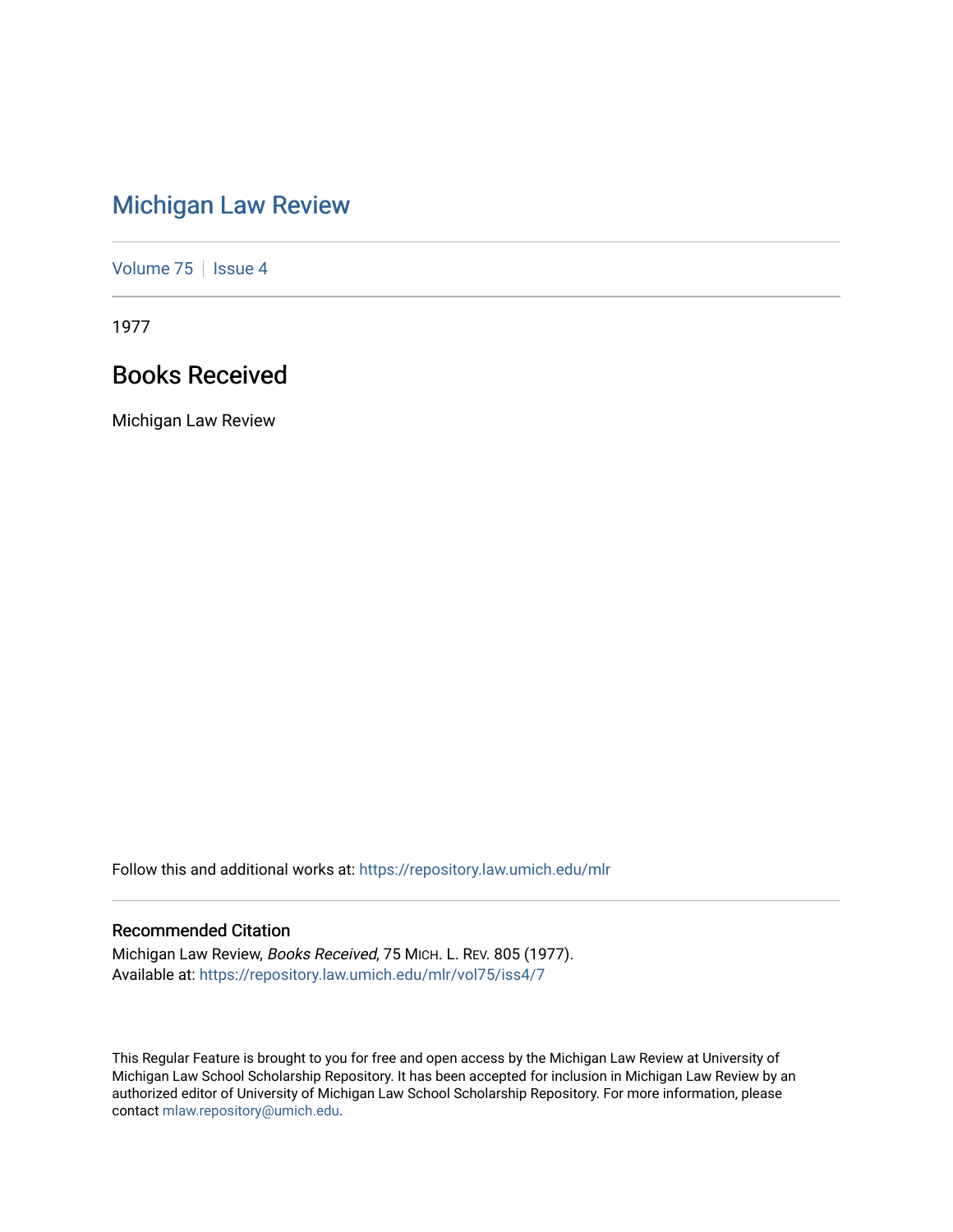## BOOKS RECEIVED

### *ARBITRATION AND AWARD*

ARBITRATION IN SWEDEN. Stockholm, Sweden: Stockholm Chamber of Commerce, P. 0. Box 16050 (S-103 22). 1977. Pp. xi, 212. \$25, plus postage and handling.

#### *CIVIL PROCEDURE*

OUTSIDE THE COURTS: A SURVEY OF DIVERSION ALTERNATIVES IN CIVIL CASES. Prepared by *Earl Johnson, Jr., Valerie Kantor* & *Elizabeth Schwartz.*  Denver: National Center for State Courts. 1977. Pp. x, 107. Paper, \$6.50.

#### *COMMISSIONS AND COMMITTEES OF INQUIRY*

COMMISSIONS OF INQUIRY. (Administrative Law Working Paper 17) Ottawa, Ont., Canada: Law Reform Commission of Canada, 130 Albert St., 7th FI. (KIA OL6). 1977. Pp. 91. Paper, gratis.

THE POWER To PROBE: A STUDY OF CONGRESSIONAL INVESTIGATIONS. By *lames Hamilton.* New York: Random House/Vintage Books. 1976. Pp. xvi, 333. Paperback ed., \$3.95.

#### *CONTRACTS: CONSIDERATION*

UNFAIR CoNTRAcrs: THE DOCTRINE OF UNCONSCIONABILITY. By *Sinai Deutch.* Lexington, Mass.: Lexington Books/D.C. Heath & Co. 1977. Pp. xvi, 314. \$21.

#### *CRIMINAL PROCEDURE*

DENIAL OF JUSTICE: CRIMINAL PRO-CESS IN THE UNITED STATES. By *Lloyd L. Weinreb.* New York: Free Press/ Macmillan. 1977. Pp. xi, 177. \$12.95.

#### *DISCRIMINATION*

BLACK WORKERS IN WHITE UNIONS: JOB DISCRIMINATION IN THE UNITED STATES. By *William B. Gould.* Ithaca: Cornell University Press. 1977. Pp. 506. \$20.

#### *ELECTIONS*

REGULATION OF POLITICAL **CAMPAIGNS**  -How SuccESSFUL? Round Table held Nov. 15, 1976, Lawrence Spivak, moderator. Washington, D.C.: American Enterprise Institute for Public Policy Research. 1977. Pp. 60. Paper, \$2.

#### *EVIDENCE*

A MODERN APPROACH TO EVIDENCE: TEXT, PROBLEMS, TRANSCRIPTS AND CASES. [with TEACHER'S MANUAL] By *Richard 0. Lempert* & *Stephen A. Saltzburg.* St. Paul: West. 1977. Pp. lvi, 1231; vi, 326.

#### *EXECUTIVE POWER*

THE EXECUTIVE REORGANIZATION ACT: A SURVEY OF PROPOSALS FOR RENEWAL AND MODIFICATION. Washington, D.C.: American Enterprise Institute for Public Policy Research. 1977. Pp. 17. Paper, \$2.

#### *HISTORY*

CODE NAME "ZORRO": THE MURDER OF MARTIN LUTHER KING, JR. By *Mark Lane* &: *Dick Gregory.* Englewood Cliffs, N.J.: Prentice-Hall. 1977. Pp. 314. \$9.95.

#### *INHERITANCE AND SUCCESSION*

CASES AND MATERIALS ON GRATUI-TOUS TRANSFERS: WILLS, INTESTATE SUCCESSION, TRUSTS, GIFTS AND FUTURE INTERESTS. (2d ed.) By *Elias Clark, Louis Lusky* & *Arthur W. Murphy.* St. Paul: West. 1977. Pp. Ii, 1102.

#### *INSURANCE*

CASES AND MATERIALS ON BASIC IN-SURANCE LAW. (2d ed.) By *Robert E. Keeton.* St. Paul: West. 1977. Pp. xxvii, 1086.

#### *INVESTMENTS*

REAL EsTATE INVESTMENT! ANALYSIS AND STRATEGY. By *Robert l. Wiley.*  New York: Ronald Press. 1977. Pp. viii, 374. \$15.

#### *LAND USE*

CONSTITUTIONAL ISSUES OF GROWTH MANAGEMENT, By *David R. Godschalk, David ]. Brower, Larry D. McBennett* &: *Barbara A. Vestal.* Chicago: American Society of Planning Officials. 1977. Pp. xvi, 295. Paper, \$17.95.

805